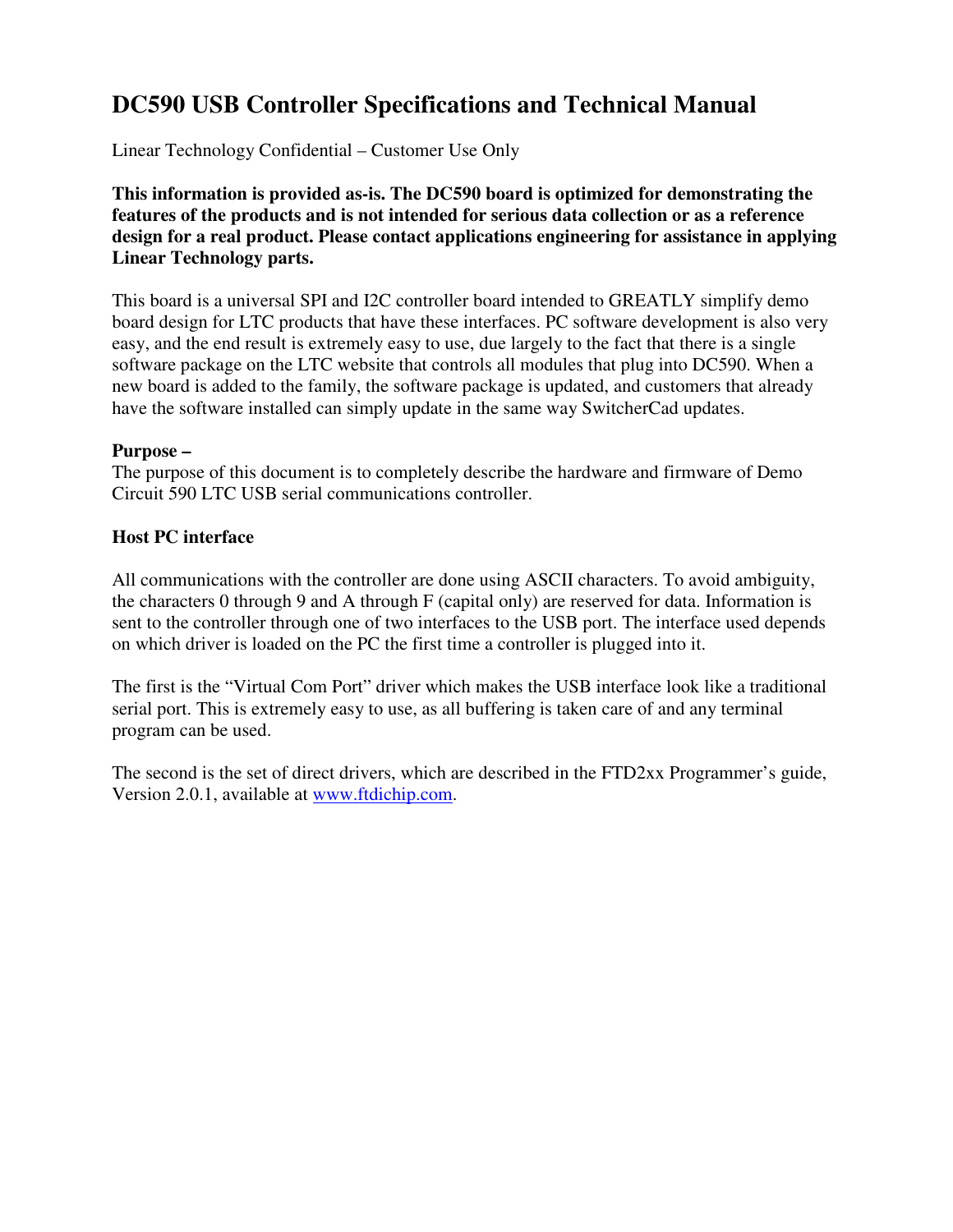# **Protocol Summary**:

| Command               | Function                                   | <b>Notes</b>                      |
|-----------------------|--------------------------------------------|-----------------------------------|
| Q                     | Receive Byte *                             | $\overline{I^2C}$ only, send ACK  |
| $\mathbf{R}$          | Receive Byte *                             | In $I^2C$ mode, sends NACK        |
| (lower case) r        | Receive 7 bits                             | In SPI mode only.                 |
| <b>Sxx</b>            | Send byte (2 hex chars) *                  | SPI and $I^2C$ . Returns 'N' if   |
|                       |                                            | slave NACKs.                      |
| <b>Txx</b>            | Tranceive (send and receive) *             | (SPI only)                        |
| $\overline{\text{X}}$ | $CS=1$                                     | Use for GPIO in $I^2C$ mode       |
| (Lower case) x        | $CS=0$                                     | Use for GPIO in $I^2C$ mode       |
| (Lower case) s        | Send start condition                       | (I <sup>2</sup> C only)           |
| (Lower case) p        | Send stop condition                        | $\overline{(\mathrm{I}^2C}$ only) |
| H                     | Wait for SDO=1                             | (SPI only) 'T' on timeout         |
| L                     | Wait for SDO=0                             | (SPI only) 'T' on timeout         |
| $\overline{P}$        | PingPause (echo P, wait 5 ms)              |                                   |
| Z                     | Send line feed to host (0x0A)              |                                   |
| Ī                     | Read demo board info.                      |                                   |
| (Lower case) 'i'      | Read contoller ID and firmware rev         |                                   |
| $\Omega$              | Turn isolated power on                     |                                   |
| (Lower case) o        | Turn isolated power off                    |                                   |
|                       |                                            |                                   |
| <b>MS</b>             | Switch to isolated SPI mode                |                                   |
| MI                    | Switch to isolated I <sup>2</sup> C mode   |                                   |
| <b>MX</b>             | Switch to auxillary $I2C$ mode             |                                   |
| (Lower case) t        | Begin recording loop                       |                                   |
| (Lower case) u        | Stop recording loop                        |                                   |
| (Lower case) v        | Echo loop                                  |                                   |
| (Lower case) w        | Loop until another command rec'd           |                                   |
|                       |                                            |                                   |
| 0x80                  | Hang. Yup, crash.                          |                                   |
| 0x81                  | No operation                               |                                   |
|                       |                                            |                                   |
| New for DC590B!       |                                            |                                   |
| G, g                  | Pin 14 High, Low, respectively             |                                   |
| <b>Kxy</b>            | Bang pin, x argument is '0' or '1' for low |                                   |
|                       | or high, y is pin address, see below.      |                                   |
| Uxxy                  | Write Port D bus, xx is ASCII Hex data, y  |                                   |
|                       | is strobe pin address, strobed low.        |                                   |

\*Note: Commands Q, R, r, S, T will return an "X" if no daughter board is connected. This is done by looking for a pullup resistor on the Auxilliary SDA pin (pin 9).

Pin Addresses for U, K commands:

'0' – RB0

- $'1'$  RB1
- '2' RB2
- $3' RC0$
- '4' RC1
- '5' RC2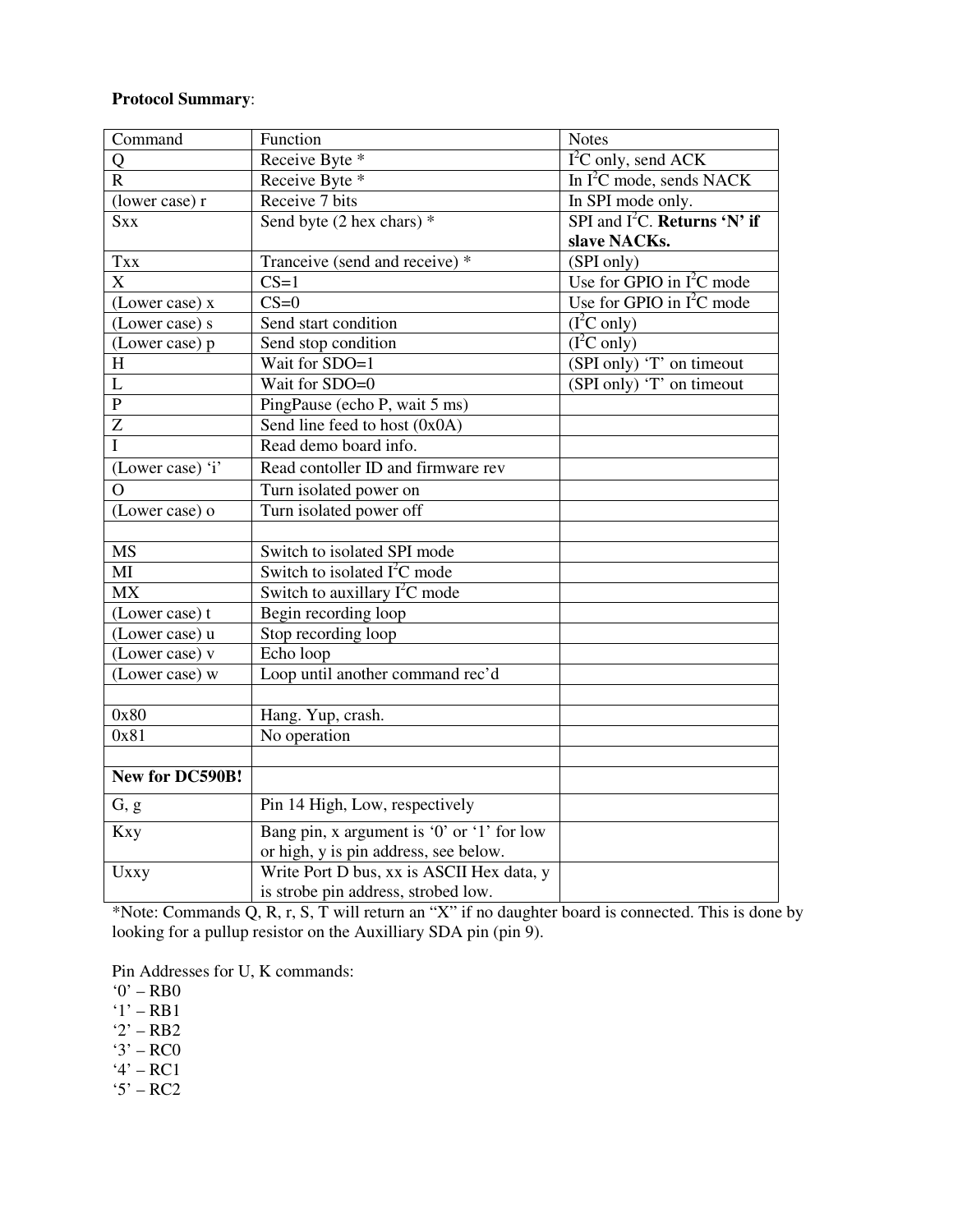*Example 1 - LTC1592* xSA0S40S00XxSA0S80S00X (set to  $+/-$  5 volt range, set output to  $\frac{1}{4}$  scale, then same range  $\frac{3}{4}$  scale.)

*Example 2 – LTC2440* RxLT00RRRXx LT20RRRXx LT28RRRXx LTF8RRRXx (Read result, program OSR256, Read result, program OSR512, Read result, program OSR1024, Read result, program OSR32768.)

*Example 3 – LTC 1695 (SMBus fan controller)* MI sSE8 S3F S00 S00 p

# **Protocol Details –**

The command protocol was designed to be extremely generic to allow communication with any SPI or  $I<sup>2</sup>C$  device. In SPI mode, the clock line idles low; data changes on the falling edge of the clock and is read on the rising edge.

### *Important – Notes on Postage Stamp Detection*

Several firmware features were added to facilitate rapid detection of a disconnected board and subsequent flushing of the command buffer. Board presence is determined by looking at the state of the auxillary SDA line, which is pulled high by the postage stamp. The commands affected are Receive, Send, Transcieve, Wait for Low, Wait for High, and Identify. Refer to the individual command descriptions for details.

### *Receive, send ACK (Q)*

Receive 8 bits from an  $I^2C$  device with an ACK. After the data is read, it is sent as 2 ASCII hex characters to the host.

If the postage stamp is not connected, this command will be skipped and will return nothing to the host.

### *Receive (R)*

Receive 8 bits from the SPI or  $I^2C$  device. After the data is read, it is sent as 2 ASCII hex characters to the host. In  $I^2C$  mode, the controller sends a NACK.

If the postage stamp is not connected, this command will be skipped and will return nothing to the host.

### *Send (Sxx)*

Send 8 bits to the SPI or  $I^2C$  device. After the host sends the Send command, 2 ASCII hex characters are expected. After they are received, they are sent to the device. Sending characters other than 0-9, A-F will result in undefined data being sent to the device. In I2C mode, if the intended receiving device does not acknowledge or there is no device present, an ASCII 'N' will be returned.

If the postage stamp is not connected, this command will be skipped and return an ASCII 'X' to the host. This facilitates board detection for write-only devices such as DACs.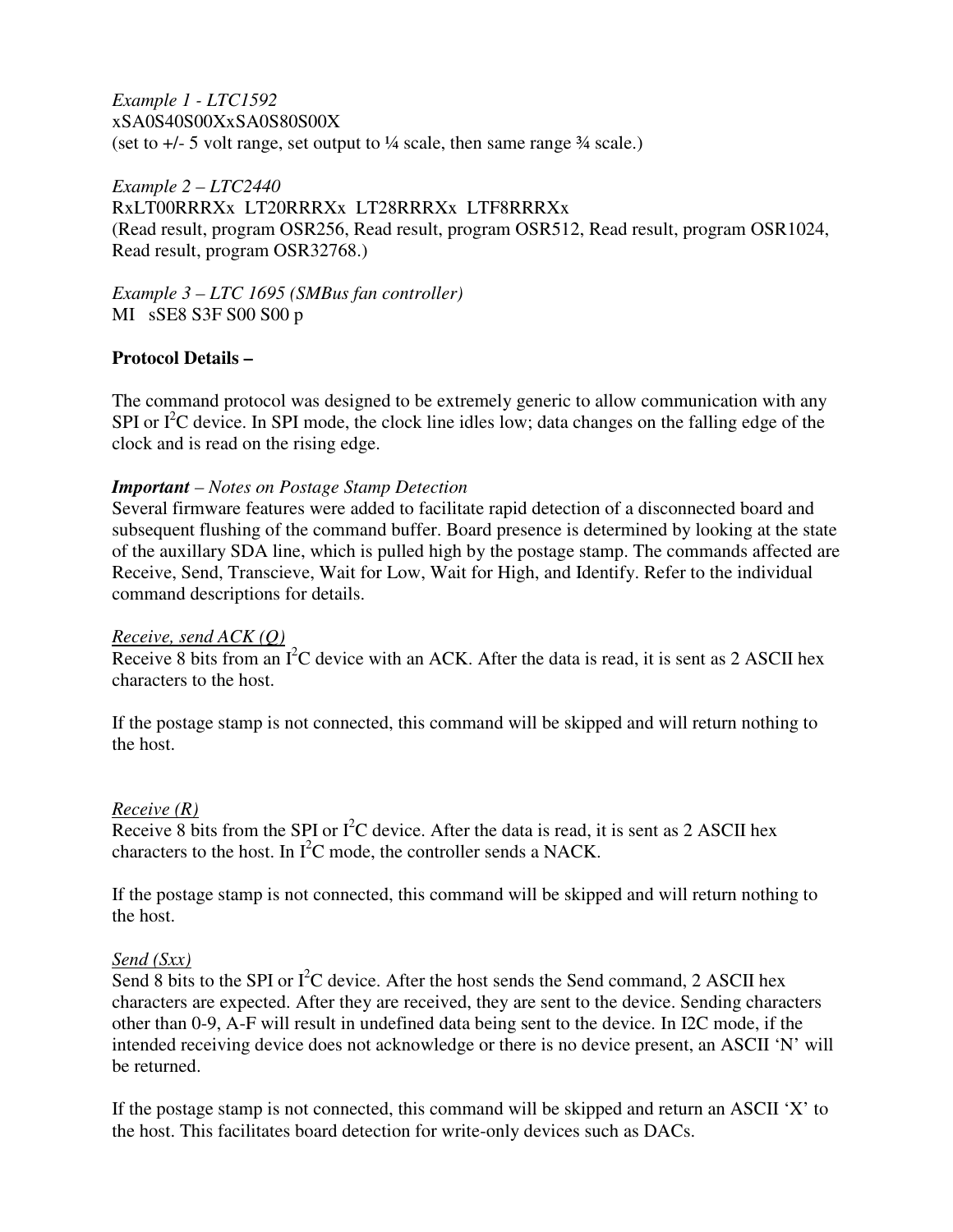### *Transceive (Txx)*

Send and receive data simultaneously with an SPI device only. 2 ASCII hex characters are expected after this command. After they are received, they are sent to the SPI device, while 8 bits are received from the device simultaneously. The received bits are sent to the host as 2 ASCII hex characters. This command is not available in  $I^2C$  mode.

If the postage stamp is not connected, this command will be skipped and will return nothing to the host.

### *Chip Select Control (X, x)*

The chip select line is raised and lowered by sending a capital 'X' or lower case 'x', respectively.

# *I <sup>2</sup>C start and stop conditions (s, p)*

In  $I^2C$  mode, start and stop conditions are sent to the  $I^2C$  device with the 's' and 'p' command, respectively.

### *Wait for state on MISO line (H, L)*

The 'H' and 'L' commands cause the controller to wait for a high level or low level on the MISO line, respectively. A timeout is set for 5 seconds – if the target state is not detected, a 'T' is sent out and the controller continues executing commands. (This may change – perhaps including the ability to set the timeout to some other value.)

If the postage stamp is not connected, these commands will terminate immediately. This includes unplugging a board while waiting.

### *Ping and Pause 5 mS (P)*

This command echos a 'P' and pauses 5 ms. The pause is useful during programming of the serial EEPROM.

### *Send line feed (hex 0x0A) (Z)*

This command sends a linefeed and is useful as a delimiter in the data stream to the host.

### *Identify postage stamp board (I)*

Reads the contents of the postage stamp EEPROM until a hex 0x00 is reached. Format as follows:  $LTCxxxxx, cls, Dxxxxx, xx, yy, DC, DCxxxxx---, \n\cdot\cdot\cdot$ 

Example: LTC2440,cls,D2440,01,02,DC,DC570

### *Identify Controller Board and firmware revisioin (i)*

This command sends the following string: USBSC,PIC,xx,yy,DC,DC590--------------,\n\0

Where USBSC is the board name, xx,yy is the firmware revision and DC590 is the demo circuit number, and  $\ln$  is a line feed (Hex 0A.)

Example: USBSC,PIC,01,03,DC,DC590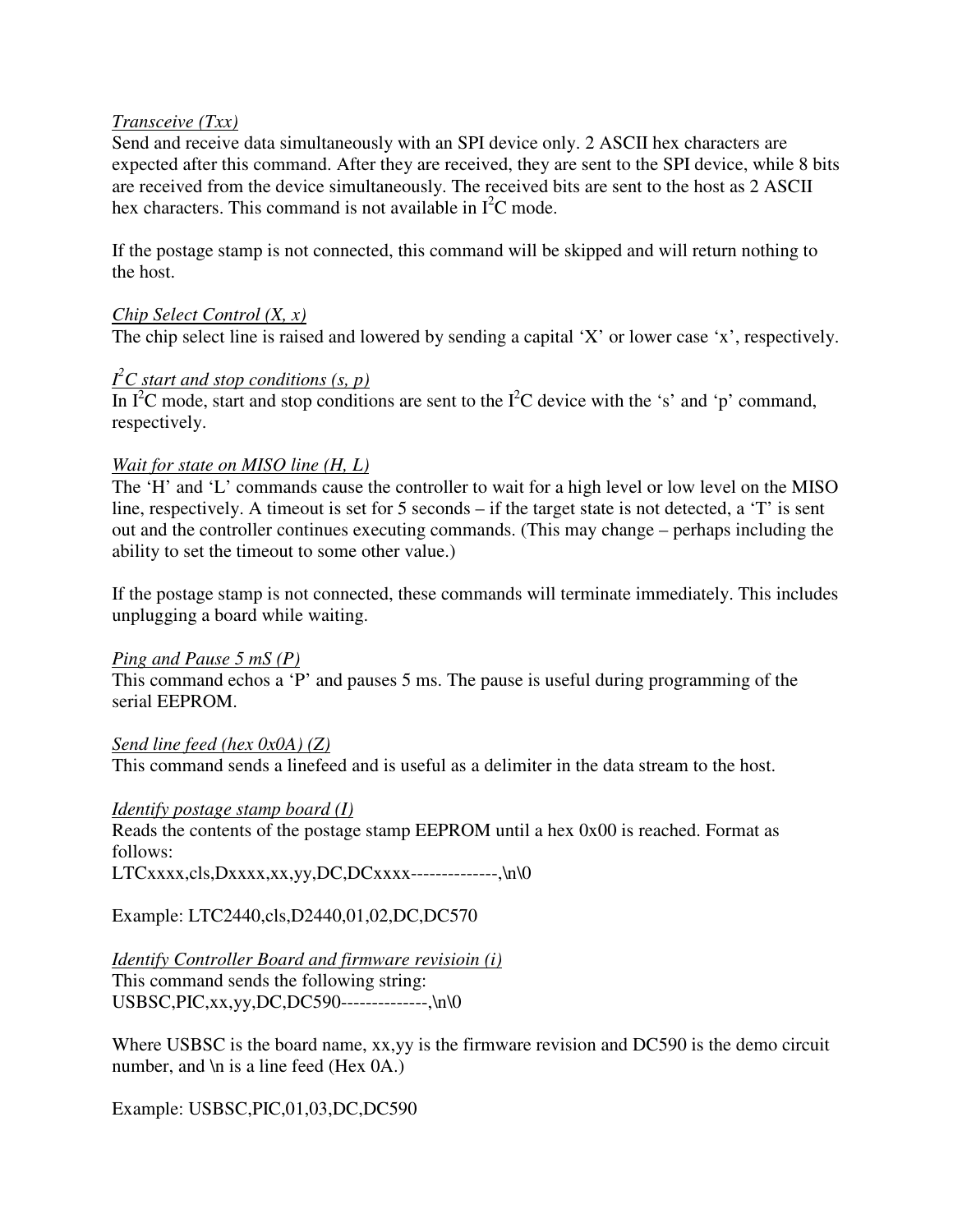# *Isolated power control (O, o)*

The capital O command turns on the isolated switching power supply. Lower case o turns it off.

# *Communication mode switching (MS, MI, MX)*

MS switches to SPI mode. MI switches to the main isolated  $I<sup>2</sup>C$  mode. MX switches to the auxillary  $I^2C$  port for talking to the serial EEPROM.

# **Record / Playback operation –**

This feature was included to allow continuous looping of a sequence of commands so that the host PC does not need to continuously send them. For example, to continuously read the LTC2440 in OSR256, program the appropriate sequence as follows: Record: t xLT00RRRX u Verify: v (Should echo "RxLT00RRRXx") Playback: w

If the host's receive buffer fills up, the sequence will pause. Sending any command to the controller terminates playback.

| Command        | Function                      |                               |
|----------------|-------------------------------|-------------------------------|
| $\mathbf{R}$   | Receive Byte                  | Returns a or n in $I^2C$ mode |
| <b>Sxx</b>     | Send byte (2 hex chars)       | Returns a or n in $I2C$ mode  |
| <b>Txx</b>     | Tranceive (send and receive)  | (SPI only)                    |
| X              | $CS=1$                        | Use for GPIO in $I^2C$ mode   |
| (Lower case) x | $CS=0$                        | Use for GPIO in $I^2C$ mode   |
| (Lower case) s | Send start condition          | (I <sup>2</sup> C only)       |
| (Lower case) p | Send stop condition           | $(I^2C \text{ only})$         |
| H              | Wait for SDO=1                | (SPI only)                    |
| $\mathsf{L}$   | Wait for SDO=0                | (SPI only)                    |
| $\mathbf{P}$   | PingPause (echo P, wait 5 ms) |                               |
| $\overline{Z}$ | Send carriage return to host  |                               |

The subset of commands available for recording are as follows:

Thus there can be no comm mode switching or turning power on and off in a recorded sequence.